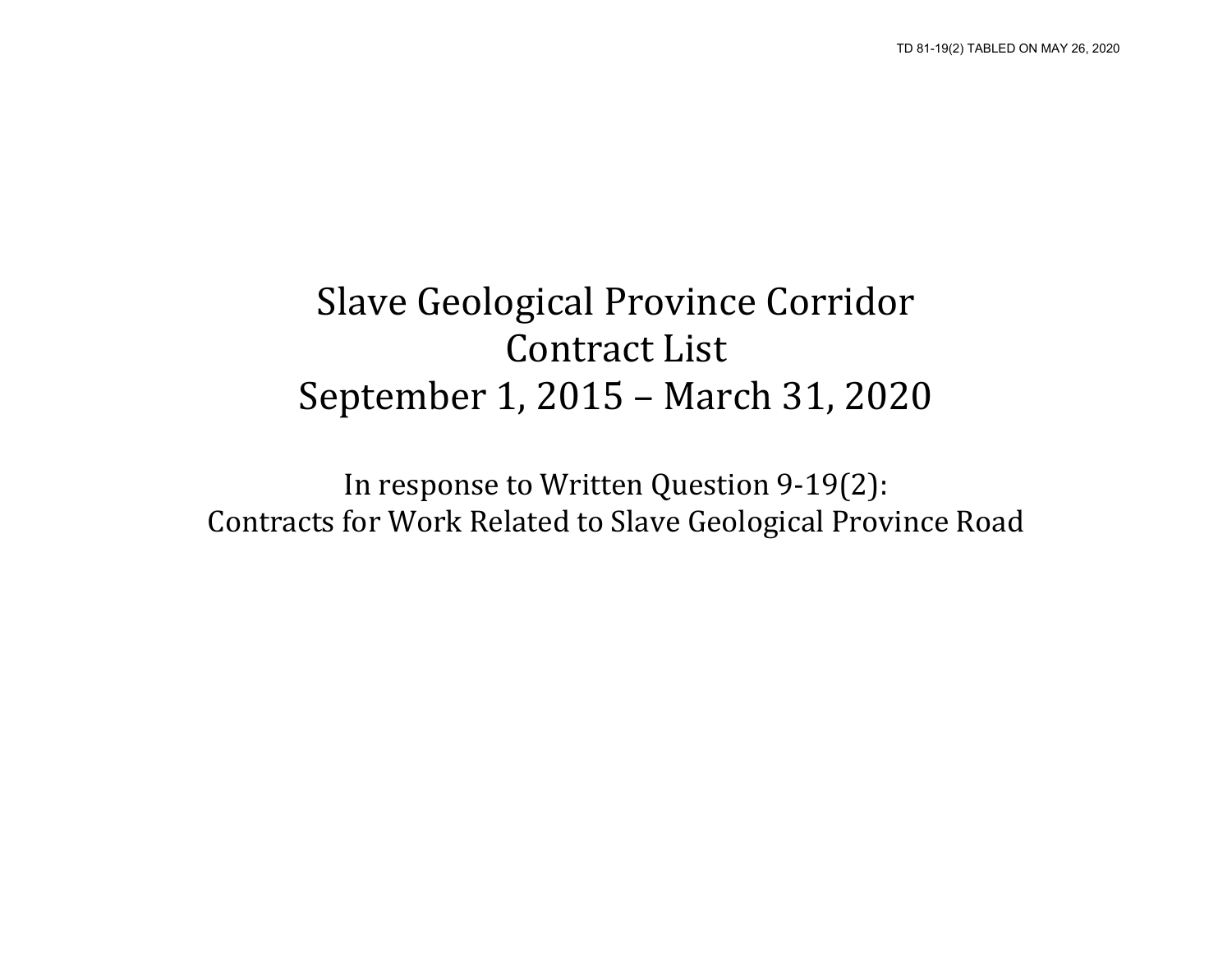| <b>Contractor</b>                                    | <b>Purpose of</b><br>contract                                                                                          | Date of<br>contract | Date of<br>completion | <b>Contractor</b><br>location | <b>Contract</b><br>value | <b>Contracting</b><br>process                                                           | <b>Contract</b><br>amendment | <b>Business</b><br><b>Incentive</b> |
|------------------------------------------------------|------------------------------------------------------------------------------------------------------------------------|---------------------|-----------------------|-------------------------------|--------------------------|-----------------------------------------------------------------------------------------|------------------------------|-------------------------------------|
|                                                      |                                                                                                                        |                     |                       |                               |                          |                                                                                         |                              | <b>Policy (BIP)</b><br>status       |
| 1. Americost<br>Infrastructure<br>Estimators Inc.    | Cost analysis of<br><b>SGP Corridor</b><br>from kilometre<br>(km) 0 to 179                                             | 2015-08-10          | 2020-08-10            | Southern                      | \$142,789.56             | Call-up on as<br>and when<br>contract<br>procured<br>through<br>Request for<br>Proposal | n/a                          | <b>Not</b><br>Registered            |
| 2. Ernst and<br>Young Orenda<br>Corporate<br>Finance | P3 consulting                                                                                                          | 2017-02-15          | 2017-03-31            | Southern                      | \$151,000.00             | Standing<br>Offer<br>Agreement                                                          | n/a                          | <b>Not</b><br>Registered            |
| 3. Impact<br>Economics                               | Economic impact<br>and cost benefit<br>analysis of SGP<br>Corridor                                                     | 2017-04-01          | 2018-03-31            | Northern                      | \$24,360.00              | Sole Source                                                                             | n/a                          | Registered                          |
| 4. Stantec<br>Consulting                             | Identification of<br>prospective<br>borrow sources<br>in a 10 km wide<br>zone from Tibbitt<br>Lake to Lockhart<br>Lake | 2017-12-06          | 2019-03-31            | Southern                      | \$190,000.00             | Standing<br>Offer<br>Agreement                                                          | n/a                          | <b>Not</b><br>registered            |
| 5. Beach<br><b>Meadows</b><br>Resources              | Opportunity cost<br>report for SGP<br>Corridor                                                                         | 2018-08-31          | 2019-03-31            | Southern                      | \$18,000.00              | Sole Source                                                                             | n/a                          | Not<br>Registered                   |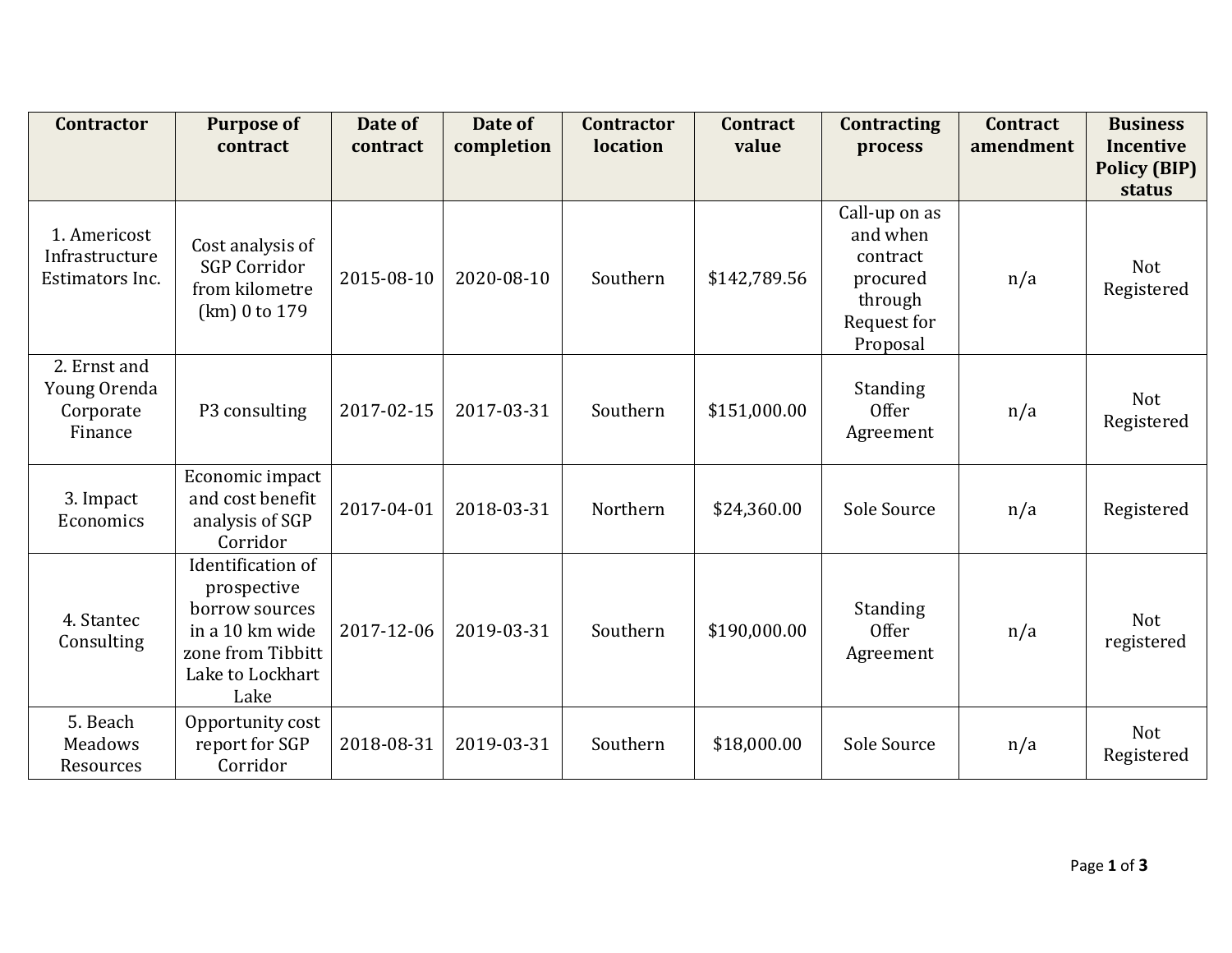| 6. Planet Labs                              | Satellite imagery                                             | 2019-03-28 | 2019-03-31           | Southern | \$100,000.00 | Sole Source,<br>Exclusive<br>reseller of<br>SPOT imagery<br>in Canada | n/a         | <b>Not</b><br>Registered                                                                                                |
|---------------------------------------------|---------------------------------------------------------------|------------|----------------------|----------|--------------|-----------------------------------------------------------------------|-------------|-------------------------------------------------------------------------------------------------------------------------|
| 7. Aurora<br>Geosciences<br>Ltd.<br>SC8985  | Routing study<br>area between<br>Lockhart and<br>Yellowknife  | 2019-02-11 | 2019-03-31           | Northern | \$43,700.00  | Standing<br><b>Offer</b><br>Agreement                                 | n/a         | Registered                                                                                                              |
| 8. McElhanney                               | LiDAR collection                                              | 2019-08-19 | 2019-12-31           | Southern | \$182,320.00 | Request for<br>Proposal                                               | n/a         | BIP was<br>applied.<br>McElhanney<br>is non-BIP,<br>but received<br><b>BIP</b> for local<br>and<br>northern<br>content. |
| 9. Blueground<br>Marketing                  | Project branding                                              | 2019-09-19 | 2019-12-01           | Northern | \$4,810.00   | Sole Source                                                           | Added \$130 | Registered                                                                                                              |
| <b>10. RFP</b><br>Solutions                 | <b>Standing Offer</b><br>Agreement<br><b>Fairness Advisor</b> | 2019-09-24 | Not yet<br>completed | Southern | \$10,375.00  | Request for<br>Proposal - no<br><b>NWT</b> bidders<br>for project     | n/a         | <b>Not</b><br>Registered                                                                                                |
| 11. Aurora<br>Geosciences<br>Ltd.<br>SC9781 | Update route<br>study                                         | 2019-12-20 | 2020-03-31           | Northern | \$15,790.00  | <b>Standing Offer</b><br>Agreement                                    | n/a         | Registered                                                                                                              |